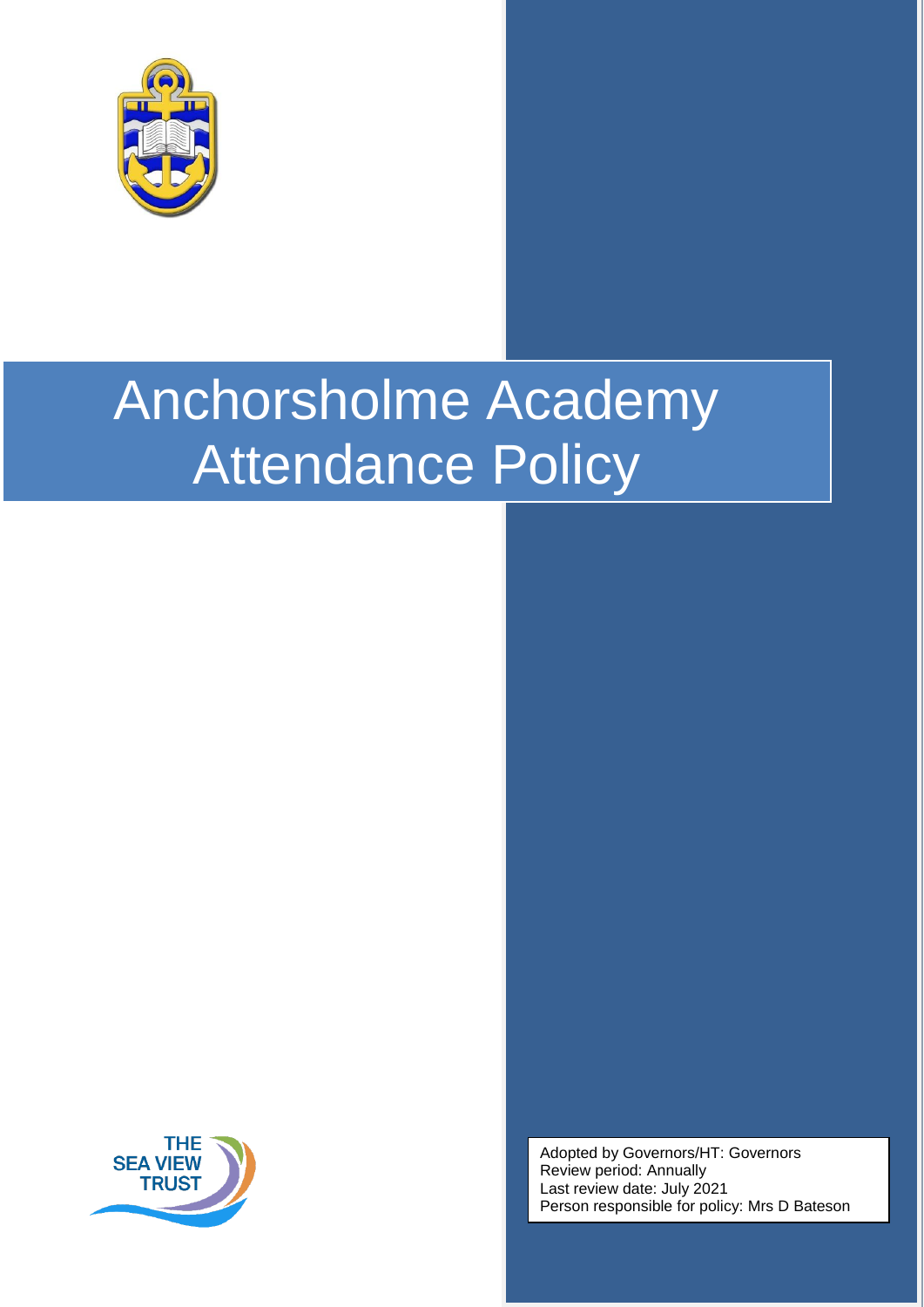# **Introduction**

Anchorsholme Academy explicitly promotes and encourages accurate punctuality and high attendance. High levels of attendance, of at least 95%, and accurate punctuality are essential if children are to take full advantage of school and gain the appropriate skills which will equip them for life and ensure that learners achieve their potential.

We constantly aim to achieve high attendance by operating an attendance policy within which children, staff, parents and Pupil Welfare Officers work together for the child's sake. We monitor and evaluate the children's attendance and implement quick, early intervention where a concern is identified.

The Attendance Officer liaises with home and other agencies when issues are identified with the child's attendance or punctuality.

The Attendance Officer carries out monthly whole school screening of all children's attendance and punctuality. Strategies for improvement are discussed and action taken when necessary. Relevant staff are informed of actions.

Positive and full attendance is seen as an excellent achievement in its own right and is promoted and celebrated.

# **Principles**

Anchorsholme Academy takes responsibility for pupils from **8:45am**, when pupils are able to enter their classrooms and begin good morning work. Pupils should be in school every day and be in the classroom on time, before **9:00am**. Where a child is absent, their parent/carer must provide a reason for the absence, either in writing, via Parentapps Connect, or by telephoning school on 01253 855215 (option 1) to leave a message on the absence voicemail **before 9:30am**.

- A child should only be absent if the reason is 'unavoidable'. Every absence from school will be classified by the school (not parents), as either authorised or unauthorised. This is why the reason for the cause of each absence is always required and will be requested. Absences will not be authorised without good reason.
	- o Authorised absences are sessions away from school for a justified reason, such as illness or other unavoidable causes. For pupils with less than 95% attendance, the school will request medical confirmation in order to authorise a child's medical absence. This may be a copy of an appointment card, prescription, medical letter etc.
	- $\circ$  Unauthorised absences are those sessions which the school does not consider reasonable or justified and for which no permission has been given. Unauthorised absences include, but are not limited to, a child having time off for:
		- Going shopping<br>
		Minding the hou
		- Minding the house
		- **Being truant**
		- **Having a birthday**
		- **Excessive holidays**
		- Having a haircut
		- **Absences which have never been explained**
		- Children arriving too late to get a mark after 9:30am
		- Sleeping in
		- Other reasons determined to be unacceptable by the Headteacher.
- Prolonged periods of absence through illness will require written medical evidence (in line with Local Authority Pupil Welfare policy.)
- Some children require encouragement and support to attend regularly and/or on time. Our policy is to resolve issues in partnership between school, parents and the child. It is never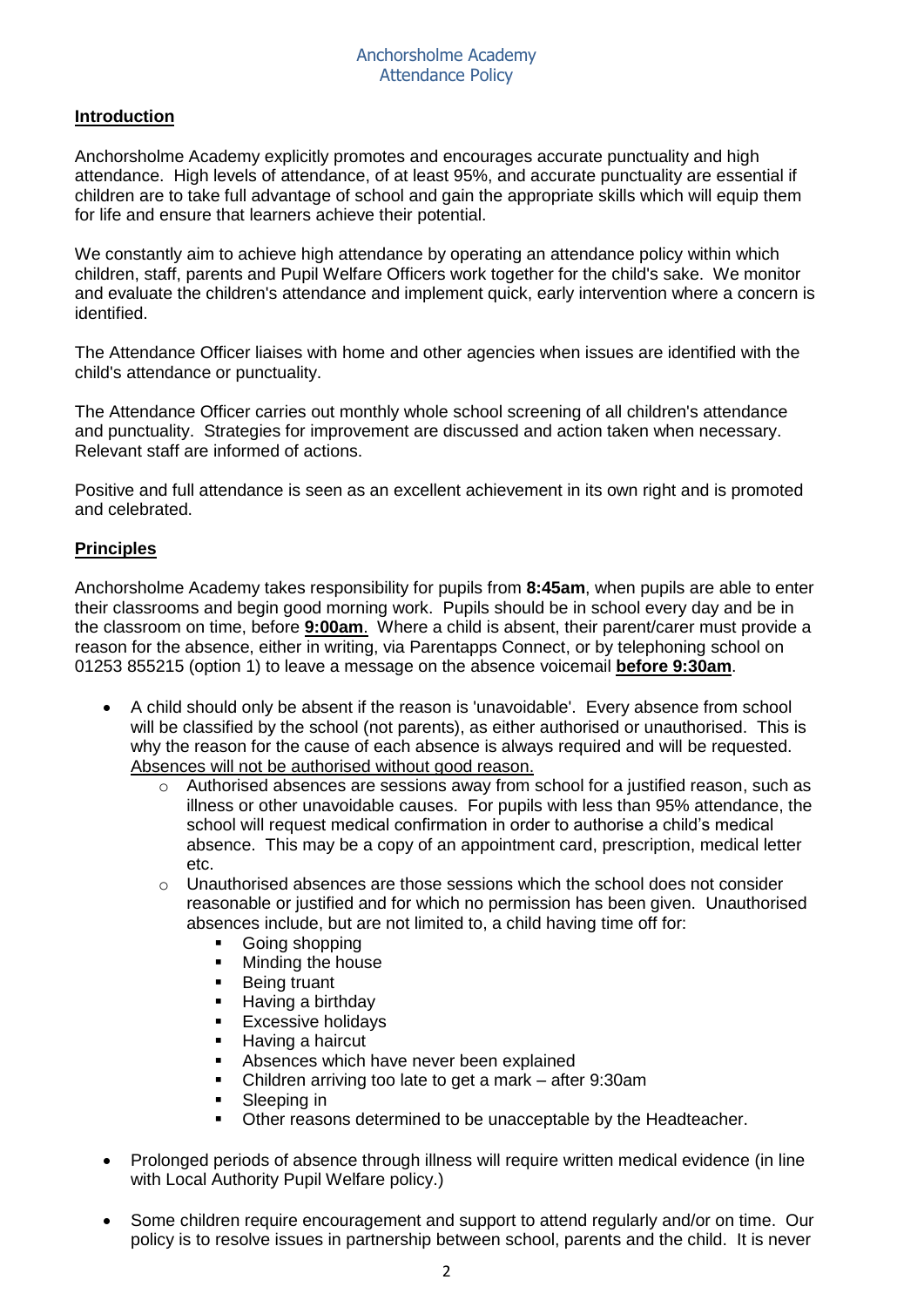better for parents to cover up an absence or to give in to pressure to excuse their child(ren) from school and doing so gives the message that attendance at school does not matter and may make things worse. Parents are expected to contact school on the first day of an absence and work with staff in resolving problems together. Good communication between home and school is essential.

- If problems are not resolved, we may refer the child to the Pupil Welfare Officer, who will try to resolve the difficulties by agreement, or by a further referral to another agency. However, if strategies to improve the child's attendance and punctuality have failed, penalties and/or court proceedings may be taken to ensure the child's regular attendance and punctuality. It may be deemed necessary to prosecute parents.
	- o Parents or children may wish to contact the Pupil Welfare Officer (PWO) to ask for advice. The PWO is independent of the school and can be contacted at: Bickerstaffe House, Talbot Road, Blackpool, or by telephone.
	- o *Please contact: PWO – KAREN MANNING - 476478*

## **Procedures**

If a child is unfit for school, parents should contact the academy on the first day of absence via Parentapps Connect or by telephoning school on 01253 855215 (option 1) to leave a message on the absence answerphone **before 9:30am**. The process must be repeated on each subsequent day of absence. On each occasion, parents must give a reason for an absence and state their child's name and class, as well as their own name and contact number.

Anchorsholme Academy operates a First Day Calling system. If there has been no contact by the parent, we will: -

- Send a Parentapps Connect push notification/text message or telephone the pupil's first contact number. Parents should note that the Parentapps Connect service advises if messages have been received by the parent. This can be used as evidence if the pupil is referred to the PWO.
- If no response is received from the parent, all of the pupil's contact numbers will then be tried.
- Pupil Welfare may be asked to make contact if the school are unable to.

Leave may be granted in an emergency (e.g. a family death) or for medical appointments which are unavoidably in school time, provided that a written explanation or appointment card is produced. The academy asks that, where possible, appointments e.g. medical/dental are made outside school time.

## **Holidays**

Holidays will not be authorised in term time, unless it is an exceptional circumstance. The decision to authorise, or not, is at the discretion of the Headteacher.

All holiday requests must be made in advance of the event and in writing by the parent looking after the child. Holiday forms are available from the office or you can make a request in writing via Parentapps Connect.

## **Registration**

Pupils must arrive between 8:45am and 9:00am.

Lessons start promptly at 8:50am.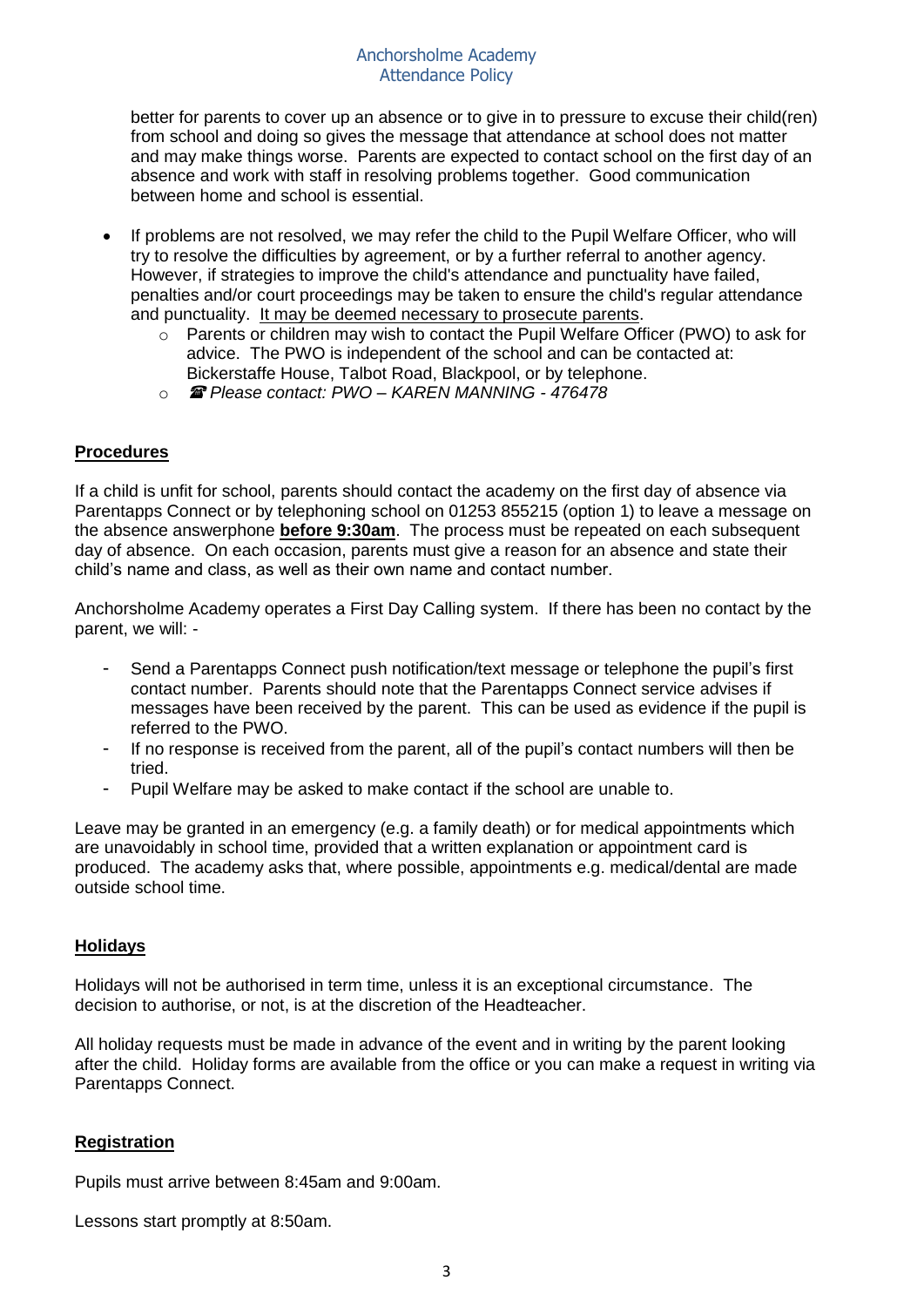#### Anchorsholme Academy Attendance Policy

The attendance register is a legal, statutory document which must be maintained at all times by staff. We register pupils at the beginning of both the morning and afternoon sessions.

Registers are taken electronically by classroom teachers and are stored electronically by the school office.

When a child fails to arrive for an afternoon session, it is the class teacher's responsibility to find out the child's whereabouts and inform the office immediately if there is a concern that the child may have left the premises. The Senior Leadership Team will be contacted for further action and parents will be contacted thereafter. Children leaving the premises without permission will result in the parents being contacted, then the Police.

# **Punctuality**

Children are expected to arrive at school on time every day. Children who are persistently late will be dealt with in the same way as pupils with poor attendance:

- Parentapps Connect push notifications/texts and phone calls will be sent/made to parents.
- Letters will be sent home advising parents of minutes late and the frequency of the lateness.

Children who are late and arrive after 9:00am must be accompanied by a parent or carer to the office doors to be signed in electronically by a member of the office staff.

If there is no improvement in a child's lateness, Pupil Welfare Service will be involved. Anchorsholme Academy has the option to issue penalty notices to parents/carers for persistent late attendance. This currently entails a cost of £60.00 if paid within 21 days of receipt of the notice, or £120.00 after 21 days but within 28 days of receipt of notice. Failure to pay the Penalty Notice may result in a prosecution by Pupil Welfare under Section 444(1) of The Education Act, 1996.

## **Special Circumstances**

It is recognised that there may be circumstances when a child may arrive late because of transport difficulties or because of prolonged illness. We will adopt a sympathetic approach in these instances and work with the child and family to help in any way possible. We ask parents to keep the academy informed of any special circumstances which will impact on a child's attendance and punctuality.

## **Rewards**

Anchorsholme Academy recognises and celebrates good attendance. We celebrate good attendance with different rewards across the academic year. These can include -

- Participation in Blackpool Football club's 100% attendance party.
- We celebrate 100% attendance and excellent attendance by presenting children with certificates; pupils who achieve good attendance receive badges of bronze, silver and gold at the end of each term.

## **Attendance Matters**

Our attendance policy will be published on the school website and will be reviewed annually.